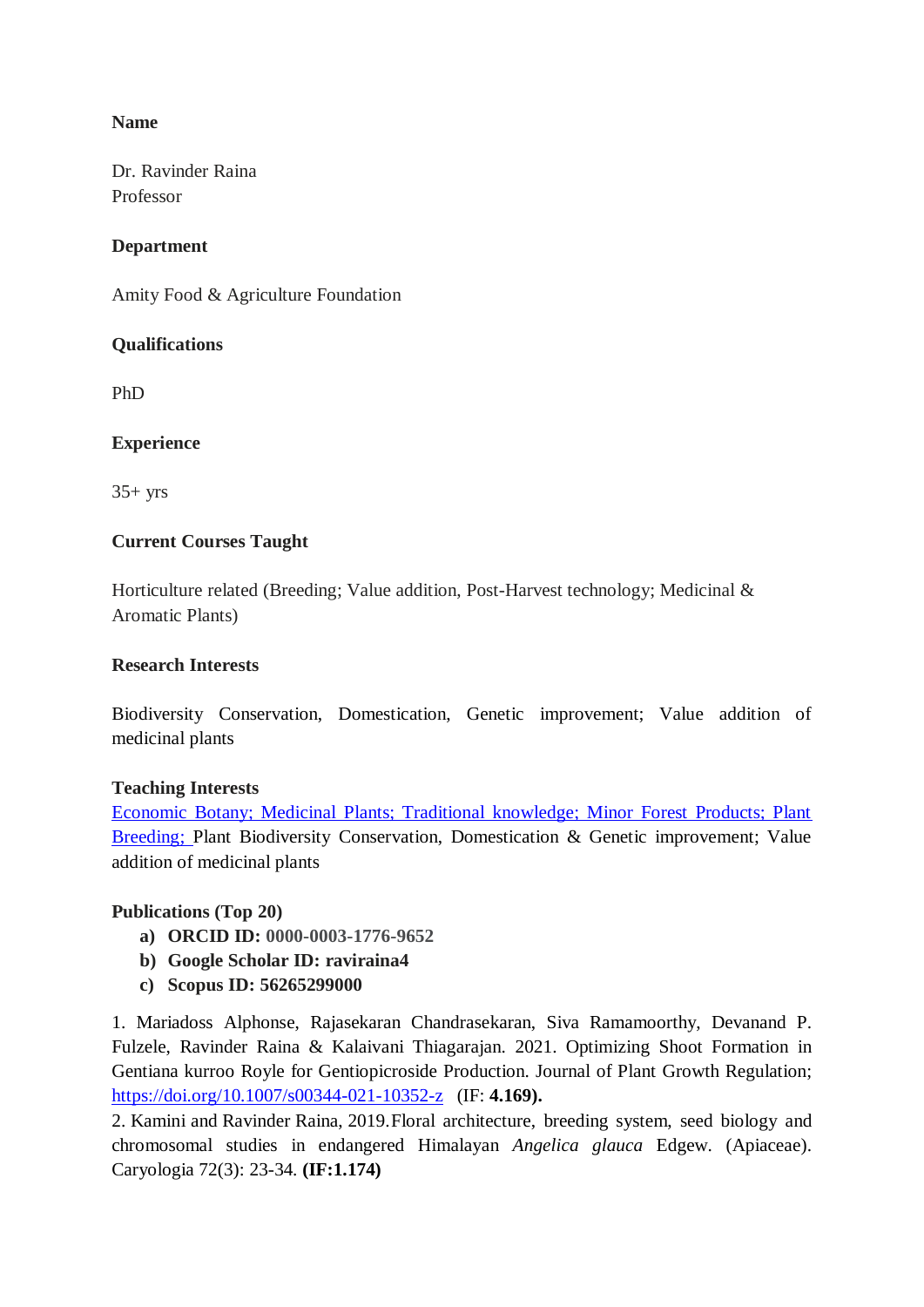3. Neena Kumari, Ravinder Raina, Yash Pal Sharma.2018. Interpopulation variations in morphochemical characteristics of *Stevia rebaudiana* Bertoni.. Turkish Journal of Botany 42: 491-501; doi: 10.3906/bot-1712-26. (IF: **1.489).** 

4. Marbaniang,E.J.; Venugopal, N.; Verma, Susheel; Raina, Ravinder; Khajuria, Ankush; Gautam,Kamini. 2018. Floral biology and embryological studies are important for conservation of threatened plants having reproductive bottlenecks: a case study of *Illicium griffithii* Hook. f. & Thomson. Current Science, 114(3):576-587. **(IF: 1.102.)**

5. Aabid M. Rather , Irshad A. Nawchoo and R. Raina. 2017. Besides regular chromosome segregation and allied reproductive traits in *Valeriana jatamansi* Jones (Valerianoideae, Caprifoliaceae) - the gynodioecious species develops multiple Evolutionary pathways: as subsistence links. Caryologia, 70(2): 174-183 . **(IF:1.174)**

6. Ravinder Raina and Kamini 2016 In: Marhold, K. (ed) IAPT/IOPB Chromosome data Taxon, 65(3); 675(print) & E17 (online). **(IF: 3.0)**

7. Kamini Gautam and Ravinder Raina. 2016. New insights into the phenology, genetics and breeding system of critically endangered *Nardostachys grandiflora* DC, Caryologia, 69:2, 91-101. **(IF:1.174)**

8. Rajinder Kaur, Neha Sharma and Ravinder Raina 2015. Identification and functional annotation of expressed sequence tags based SSR markers of *Stevia rebaudiana*. Turkish journal of Agriculture and Forestry, 39(3): 439-450. (IF: **2.585)**

9. Avinash Kumar, Vijay Rani Rajpal, Ravinder Raina, Manju Chaudhary and Soom Nath Raina. 2014. Nuclear DNA assay of the wild endangered medicinal and aromatic Indian Himalayan *Valeriana jatamansi* germplasm with multiple DNA markers: implications for genetic enhancement, domestication and ex situ conservation. Plant Systematics and Evolution, 300 (9); 2061-2071. **(IF: 1.328).**

10. R. Raina, Prabhuraj Patil, Yashpal Sharma and R C Rana. 2013. Reproductive biology of *Swertia chirayita*- a temperate critically endangered medicinal plant. Caryologia: 66:1, 12-20. **(IF:1.174).**

11. Kamini and R. Raina. 2013.Review of *Nardostachys grandiflora* DC - an important endangered medicinal and aromatic plant of western Himalaya. Forest Products Journal, 63( 1-2):67-71. **(IF: 1.038).**

12. Amit Kumar , Poonam Shirkot , Ajay Kumar Thakur, R. Raina 2012. Assessment of Genetic Diversity in *Valeriana jatamansi* Jones. Germplasm Using RAPD Markers. National Academy Science Letters , 5(3): 221-226. **(IF: 0.516).**

13. R. Raina, Joginder Singh, Romesh Chand and Yashpal Sharma. 2005. Hypericin accumulation in glands of *Hypericum perforatum* Linn. Current Science 89(12): 1981-1982. **(IF: 1.102.)**

14. R.Raina, M C Behera, Romesh Chand and Yashpal Sharma.2003. Reproductive biology studies in *Gentiana Kurroo* Royle. Current Science, 85(5):667-670. **(IF: 1.102.)**

15. Gupta LM & Raina R. 2001 Significance of sequential opening of flowers in *Gloriosa superba* L. Current Science 80(10); 1266-1267. **(IF: 1.102.)**

16. R. Raina 1999 Differences in ayurvedic medicine and herbal medicine (response) Current Science, 76(5): 620**(IF: 1.102.)**